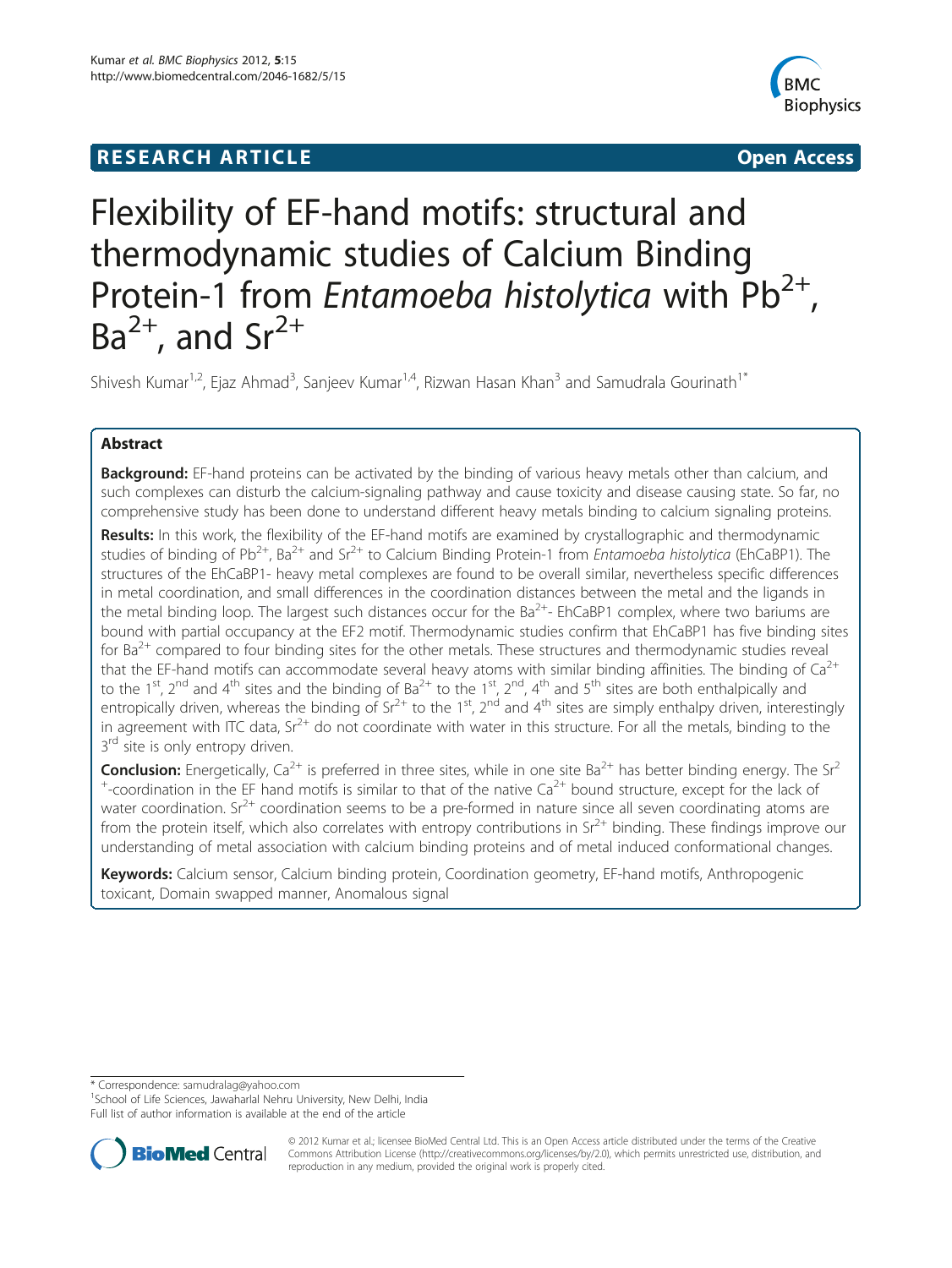#### <span id="page-1-0"></span>Background

The presence of toxic heavy metals in the environment is of particular concern since they can accumulate in the body and cause significant health problems even at low concentrations [[1,2\]](#page-10-0). Although the coordination geometries of many proteins are well suited for binding essential metal ions, they can also often interact with a number of heavy metals.  $Pb^{2+}$  is the most studied and prominent such toxicant: it displaces both  $Ca^{2+}$  and  $Zn^{2+}$ in proteins, affects neurotransmitter release and neuronal growth, and causes anemia, kidney damage, hypertension as well as male infertility [[3](#page-10-0)-[5\]](#page-10-0) At the molecular level, Pb<sup>2+</sup> has been shown to specifically target voltagegated calcium channels [\[6](#page-10-0)], skeletal muscle troponin C (TnC) [\[7](#page-10-0)] and can also activate calmodulin (CaM) at low concentration [[8\]](#page-10-0).

Cationic lead is able to substitute for  $Ca^{2+}$  in the regulation of CaM's function [[9,10](#page-10-0)]. The activity levels of many target proteins are indeed affected by Pb-CaM as they are by Ca-CaM [[11](#page-10-0)], leading to abnormal responses. Other metal ions such as  $Mg^{2+}$ ,  $Ba^{2+}$ ,  $Sr^{2+}$ ,  $Hg^{2+}$ ,  $Cd^{2+}$  and most lanthanides also show affinity with natural and engineered calcium binding proteins (CaBPs) including CaM [[12](#page-10-0)-[15](#page-10-0)]. However, the maximum activation decreases in the order  $Pb^{2+} > Ca^{2+} > Sr^{2+} > Ba^{2+} > Cd^{2+}$  as demonstrated previously in the EF-hand motif of D-galactose binding protein [[16](#page-10-0)]. Moreover, the activity of downstream CaM-mediated functions depends on the concentration of the metal ion.

Structural and binding affinity investigations of calcium binding proteins aimed at understanding the flexibility and plasticity of EF-hand motifs, as well as understanding the structures of their interactions with various heavy metal ions, are very limited. Among the EF-hand containing proteins, the structure of CaM has been determined in complex with couple of heavy metals: one case with  $Pb^{2+}$  [[17,18\]](#page-10-0) and another with partly bound  $Ba^{2+}$ , in which only EF-hand motif 2 was bound with the ion [[17\]](#page-10-0).

So far, detailed comparative binding studies of different heavy atoms to any single CaBP, including CaM, have not been carried out. Here we have carried out such studies in detail with EhCaBP1, which is a calcium binding protein from Entamoeba histolytica. EhCaBP1 has four EF-hand motifs, each of them able to bind one calcium ion similar to that of calmodulin. The crystal structure of EhCaBP1 has been reported previously at 2.4 Å resolution by our group, where only the N-terminal half was traced and the C-terminal domain



N-terminal domain was traced since the C-terminal domain is disordered. A) The three molecules of the N-terminal domain come together to form a trimer. B) Each monomer is an extended structure with two EF hand motifs separated by a long helix. This calcium bound structure was reported earlier by Kumar et al., 2007. C-E) The heavy atom complex structures. C)  $Sr^{2+}$  complex, D) Ba<sup>2+</sup> complex and E) Pb<sup>2+</sup> complex of EhCaBP1 have overall similar structures to the native  $Ca^{2+}$  bound structure.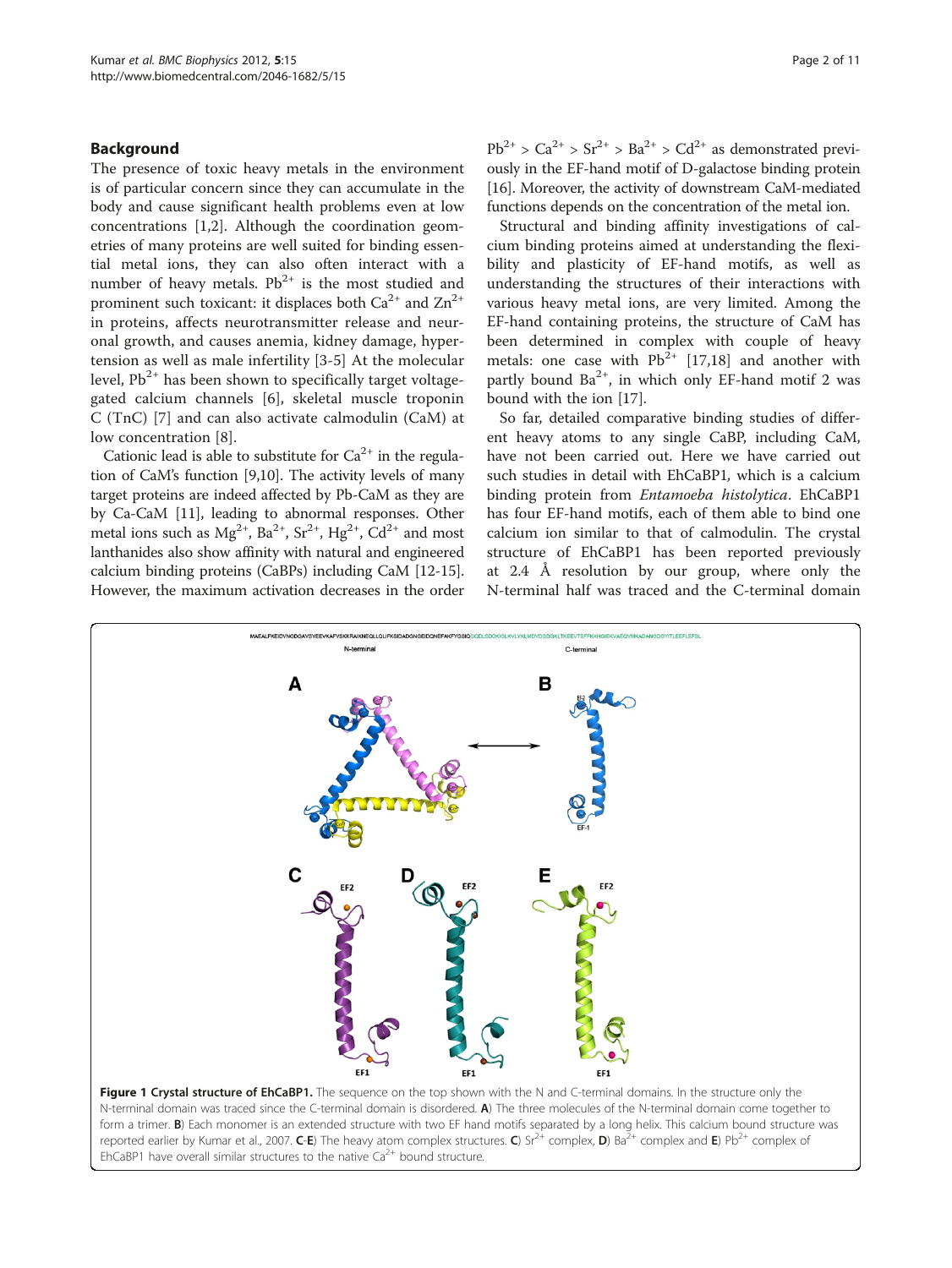<span id="page-2-0"></span>was found to be missing due to the presence of the flexible linker region between these two domains [\[19](#page-10-0)]. The overall structure is trimeric in which EF-hand 1 of one molecule interacts with EF-hand 2 of the other molecule in a domain swapped manner to form an assembled domain similar to that of the calmodulin N-terminal domain (Figure [1](#page-1-0)). The trimeric and monomeric forms of EhCaBP1 are in equilibrium with each other depending on the solvent conditions [[20\]](#page-10-0).

In this study, we investigate the specificity and flexibility of EF-hand motifs of EhCaBP1 in detail, using three heavy atoms:  $Pb^{2+}$ ,  $Ba^{2+}$  and  $Sr^{2+}$ . We have successfully replaced the calcium ions in EhCaBP1 with each of these heavy atoms and have determined their structures. The association profile of  $Ca^{2+}$ ,  $Sr^{2+}$  and  $Ba^{2+}$  to EhCaBP1 has been determined by isothermal titration calorimetry (ITC) at physiological pH.  $Sr^{2+}$  and  $Ba^{2+}$  have similar binding affinities but a little lower binding energy (ΔG) compared to  $Ca^{2+}$  for the first, third, and fourth sites, while for the second site,  $Sr^{2+}$  and  $Ba^{2+}$  have better binding affinities. The heavy metal complex structures are similar to the native structure, with minor differences in the EF-hand motifs. There are small differences in the coordination distances between the metals and the ligands; the distances are largest for EhCaBP1-Ba. These results help explain the physiological basis for toxicity of these heavy metals by providing structural and biochemical insights into how these metal ions can effectively substitute for  $Ca^{2+}$  in a molecule that is central to several regulatory processes.

## Results

#### Lead complex

In calmodulin (CaM),  $Pb^{2+}$  has been reported to exhibit higher affinity towards the calcium binding site than  $Ca^{2+}$ itself, and induce the protein into a constitutively active state [[8,11](#page-10-0)]. The calcium ions were indeed replaced by lead ions, in both EF hands, when EhCaBP1 was cocrystallized with  $Pb^{2+}$ , as indicated by the anomalous signal (Table 1 and see below), peaks in difference fourier maps, and improved crystallographic refinement upon including the heavy metal. As is found in the native,  $Ca^{2+}$ -bound EhCaBP1 structure, the EF-hand motifs are also connected by a long helix in the  $Pb^{2+}$ -bound EhCaBP1 structure. Since  $Pb^{2+}$  has one extra lone pair of electrons in the outermost shell, in contrast to  $Ca^{2+}$ ,  $Pb^{2+}$ generally interacts with six ligands, in contrast to  $Ca^{2+}$ , which interacts with seven ligands. In the complex structures,  $Pb^{2+}$  thus cannot interact with the additional water molecule that  $Ca^{2+}$  interacts with. In the EhCaBP1-Pb<sup>2+</sup> complex structure, six oxygens from the both EF hand motifs are interacting with  $Pb^{2+}$  (Figure [2B](#page-3-0)) as expected. The average coordination distances between  $Pb^{2+}$  and its ligands are a little lower than between  $Ca^{2+}$  and its ligands

#### Table 1 Anomalous signal evaluation

| CaBP1-Ba                         | CaBP1-Pb  |
|----------------------------------|-----------|
| 1.54178                          | 1.54178   |
| 9.025                            | 8.934     |
| 0.1071                           | 0.0622    |
| 4892                             | 7281      |
| 187                              | 24        |
| <b>Expected Anomalous signal</b> |           |
|                                  |           |
| 6                                | 4         |
| 0.40                             | 0.18      |
| 0.67                             | 0.41      |
| 91                               | 75        |
| 0.41/0.48                        | 53.0/56.0 |
|                                  |           |
| 80                               | 65        |
| 0.72                             | 0.64      |
| 0.42/0.47                        | 47.0/55.0 |
|                                  |           |

in the EF1 motif, but they are almost the same in the EF2 motif. Note that the  $Ca^{2+}$  and  $Pb^{2+}$  coordination distances were shown to be the same in the Calmodulin complex structures [\[17\]](#page-10-0).

#### Strontium complex

The affinity of  $Sr^{2+}$  for CaM is lower than that of  $Ca^{2+}$  and  $Pb^{2+}$ , but higher than that of Ba<sup>2+</sup>. Moreover, strontium and calcium have comparable cation sizes and hydration energies [\[10\]](#page-10-0). The overall structures of the  $Sr^{2+}$  bound and  $Ca<sup>2+</sup>$  bound EhCaBP1 complexes are similar to each other, except for the metal coordination. A water molecule was not found to be coordinating  $Sr^{2+}$ , as is observed in the  $Ca^{2+}$  bound as well as  $Ba^{2+}$  bound structures (Figure [2C](#page-3-0)). Both oxygens of the  $3<sup>rd</sup>$  aspartate residue (residue 14) of the calcium-binding loop interact with  $Sr^{2+}$ , compensating for the loss of water coordination. The average coordination distances with  $Sr^{2+}$  are a bit higher in the EF1 motif (by 0.1 Å) and almost same in the EF2 motif, compared to the average  $Ca^{2+}$ -coordination distances.

#### Barium complex

In CaM,  $Ba^{2+}$  has low binding affinity for EF-hand motifs compared to  $Ca^{2+}$  [\[10](#page-10-0)] For EhCaBP1 also,  $Ba^{2+}$ has lower binding energy compared to  $Ca^{2+}$ , even though the difference in binding energy is not very high, therefore it cannot replace the calcium at low concentrations. Hence, the EhCaBP1 was denatured and refolded in  $Ba^{2+}$  containing buffer as described above.

The overall structure of the  $Ba^{2+}$ -EhCaBP1 complex, including the coordination geometry, is similar to that seen in the native structure, except for a couple of features (Figure [1\)](#page-1-0) The coordination distances in the EF1 motif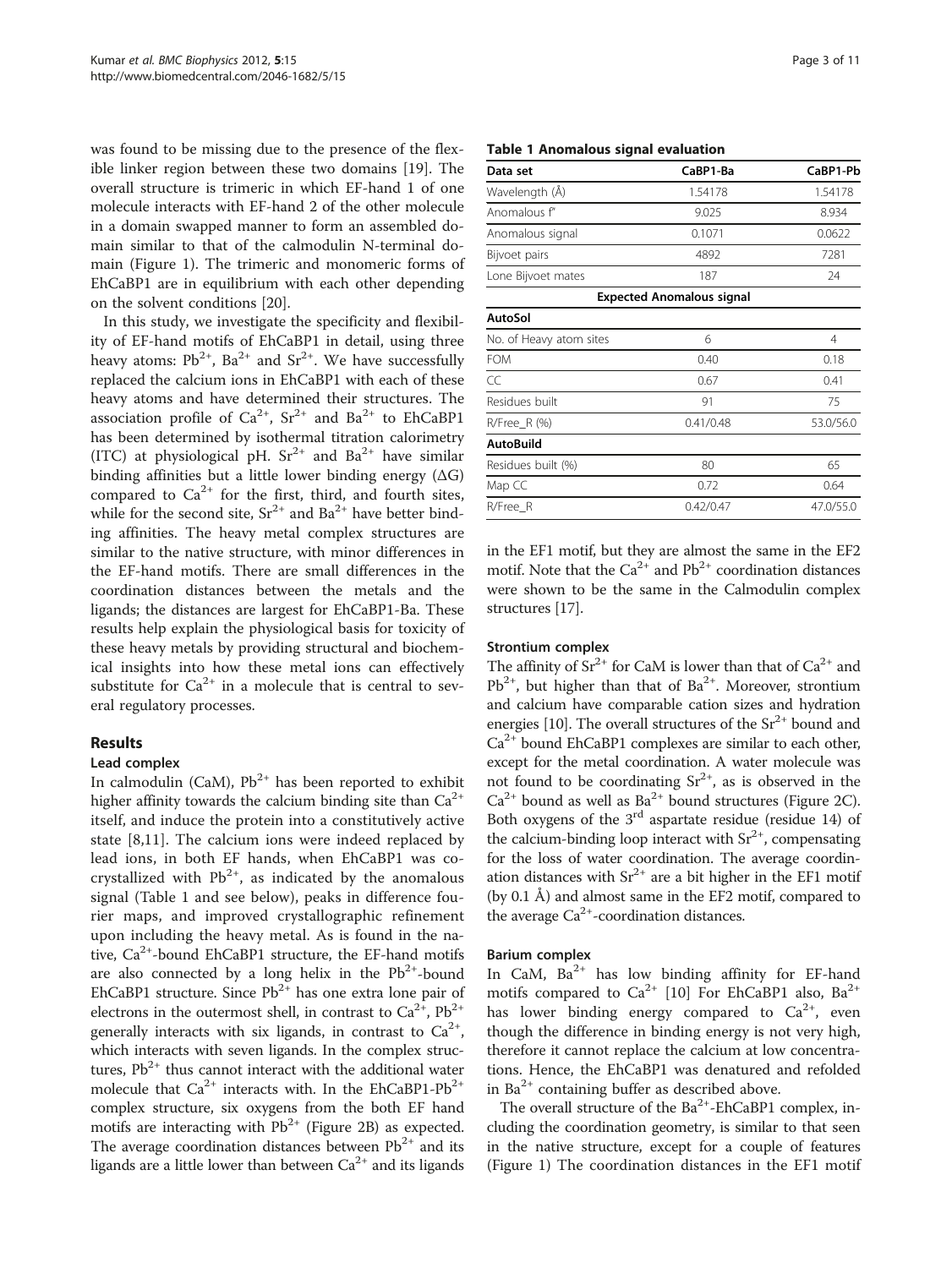<span id="page-3-0"></span>

are on average 0.1 Å longer in  $Ba^{2+}$ -EhCaBP1 than in the  $Ca^{2+}$ -bound structure. This difference suggests that the EF-hand motif is flexible enough to accommodate metal ions of varied size (Figure 2D).

Moreover, a significant difference occurs in the EF2 motif, where two barium sites are observed. One barium is located at the same site as calcium The extra barium is in the close vicinity of EF-hand 2 loop, with partial occupancy and coordinated by residues K43, D46 and D48 (Figure [3](#page-4-0)). Both barium ions in the EF2 motif seem to be partially occupied, according to analyses of temperature factors and difference Fourier peaks. When assigned full occupancies, these bariums in the EF2 hand refined with high temperature factors compared to the barium ion bound in the EF1 hand loop as well as compared to other atoms in the EF2 hand. After reducing the occupancy to 0.5, the temperature factors were comparable to those of the barium atom in the EF1 motif. These two sites were confirmed by anomalous map and difference Fourier map up to 5σ before fitting barium in the electron density map. Before placing the heavy atoms, the fully occupied barium ion site had difference Fourier electron density at about 10σ and partially occupied barium ions has about 5σ level, clearly indicating the occupancy level. Similar binding pattern was also observed in EF-hand 2 of barium-soaked CaM crystal structure, but no barium was found to be bound to its other EF hand motifs [\[17\]](#page-10-0).

## Anomalous signal analysis and verification of heavy atom binding

The barium complex shows a good anomalous signal of 0.1071, the signal for the lead complex is 0.0622, and the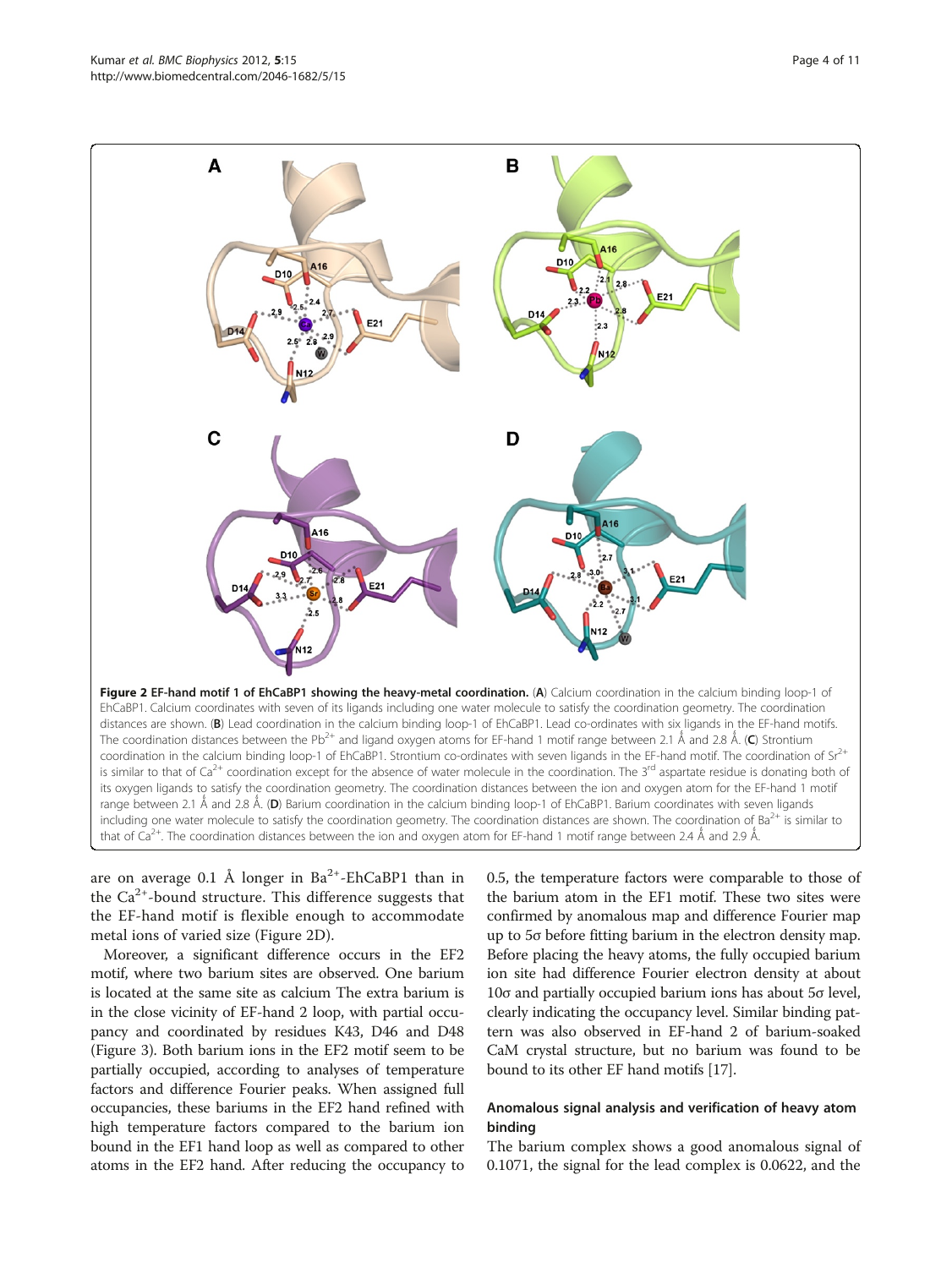<span id="page-4-0"></span>

strontium complex data exhibits no anomalous signal at the respective wavelengths for which the data sets were collected. The calculated anomalous signals of the three data sets, the number of heavy atom binding sites in the proteins, as well as the f' values of the heavy atoms all follow a similar trend. Since the  $Ba^{2+}$  is bound at three sites per molecule (one ion with full occupancy and two ions with partial occupancy) in the  $Ba^{+2}$ -EhCaBP1 structure, its data showed the highest anomalous signal.

#### Thermodynamics of EhCaBP1-Ca/Sr/Ba complex formation

The ITC data indicate that EhCaBP1 has four sequential binding sites for  $Ca^{2+}$  and  $Sr^{2+}$ , whereas the protein has five sequential binding sites for  $Ba^{2+}$  (Figure [4\)](#page-5-0), consistent with the trends observed in the crystal structures described above. (Note that throughout the manuscript, "sites 1, 2, 3, 4 and 5" only correspond to the order of occupied sites during the fitting of ITC data by sequential mode. These ITC identifiers of binding sites do not necessarily correspond to the names of the EF hand motifs depicted in the crystal structures).

It is well known that metals induce large conformational changes in calmodulin-like proteins, including EhCaBP1 [[21](#page-10-0)]. Hence it is very difficult to conclude whether the obtained thermodynamic parameters are associated only with binding a metal ion or with synchronous conformational changes. But the accurate determination of the thermodynamic parameters of protein-ligand interaction incorporated with ligandinduced conformational alterations, different contributions in the change of free energy, enthalpy and entropy are helpful in understanding ligand binding and conformational changes in protein structure. The binding of ligand to protein would be expected to be enthalpically-

driven in the absence of any additional conformational changes in the protein. Replacing water molecules with ligand will, however, influence the entropy.

The change in free energy  $( \Delta G )$  of the binding of metal to EhCaBP1 is negative for every case (Table [2](#page-5-0)), revealing that binding occurs spontaneously. Except for site 2 of  $Ca^{2+}$ , it is observed that although the binding enthalpies and entropies of  $Ca^{2+}$ ,  $Sr^{2+}$  and  $Ba^{2+}$  to EhCaBP1 interaction differ a lot, their binding affinities  $(\Delta G)$  remain effectively the same because changes in the binding enthalpy are compensated by changes in the binding entropy (Figure [5,](#page-6-0) Table [2\)](#page-5-0). Consequently, enthalpically more favorable binding essentially results in greater entropic constraint, and thus in more unfavorable entropy. It is possible that a large increase in entropy derived from changes in water structure drives the entropically contributed interaction in the first site of  $Ca^{2+}$  as well as sites 2, 4 and 5 of Ba<sup>2+</sup>.

The most favorable binding reactions are both enthalpy and entropy driven due to specific hydrogenbond formation and van der Waals forces as well as hydrophobic interactions [\[22\]](#page-10-0). Hence, EhCaBP1-metal associations with  $Ca^{2+}$  and  $Ba^{2+}$  except their site 3 are favorable reactions. In site 3, for every metal  $(Ca^{2+}, Sr^{2+})$ and  $Ba^{2+}$ ), the interaction is highly entropically favored (despite with positive enthalpy) (Figure [5](#page-6-0)). These parameters for site 3 may be explained by an opening of the lobe and exposure of hydrophobic pockets, which are target sites in signal transduction. The transformation from the *apo* to *metal bound* form of a protein, through rearrangement of electrostatic bonds where metals and charged amino acids interact with each other through electrostatic forces, is a determining factor for the protein's plasticity. Therefore, the degree to which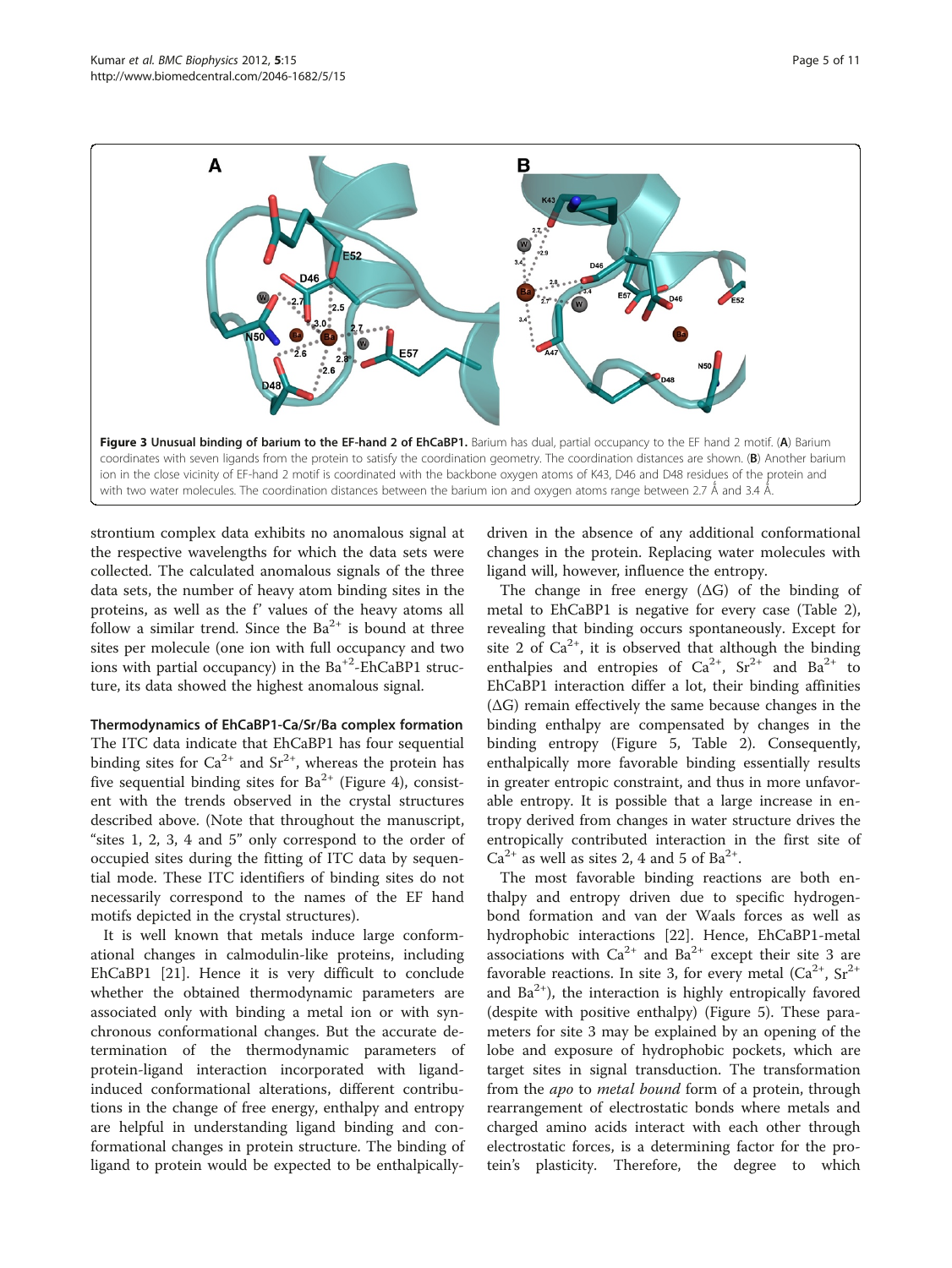<span id="page-5-0"></span>

electrostatic interactions (side chains) stabilize the protein may be determined in its flexible region.

The interaction of the "extra"  $Ba^{2+}$  with the K43/D46/ A47 oxygens in EF-2 as observed in the crystal structure (Figure [3B\)](#page-4-0) is directed by a combination of both the coordination and electrostatic forces. This interaction

could be the 5<sup>th</sup> site according to ITC studies. In general, if  $ΔH ≈ 0$ ,  $ΔS > 0$ , and the opposite charges are less than 3.5 Å apart, the interaction is mainly governed by electrostatic force; Such is the case for the binding of  $Ba^{2+}$ to the  $5<sup>th</sup>$  site, where  $\Delta H$ ,  $\Delta S$  and the distances are  $-0.7$  kCal.mol<sup>-1</sup>, 18.3 Cal.mol<sup>-1</sup>.K<sup>-1</sup> and 2–3 Å respectively.

| Table 2 Thermodynamic parameters of metal binding to EhCaBP1in 20 mM MOPS buffer pH 7.4 at 25°C obtained and |  |  |
|--------------------------------------------------------------------------------------------------------------|--|--|
| calculated from ITC results                                                                                  |  |  |

| Metal          | Site*          | $K_{a}$<br>$(M^{-1})$ | ΔΗ<br>$(kcal.mol^{-1})$ | ΔS<br>$(Cal.mol^{-1}.K^{-1})$ | ΔG<br>$(kcal.mol^{-1})$ | <b>Dominating forces</b><br>(inferred) |
|----------------|----------------|-----------------------|-------------------------|-------------------------------|-------------------------|----------------------------------------|
| $Ca2+$         |                | $2.56F5 + 9.1F4$      | $-3.33 \pm 0.30$        | 13.6                          | $-7.38$                 | H-bonding/hydrophobic interactions     |
|                | 2              | $1.60E3 \pm 9.0E2$    | $-2.42 \pm 0.28$        | 6.54                          | $-4.37$                 | H-bonding/hydrophobic interactions     |
|                | 3              | $2.42E5 \pm 8.3E4$    | $8.80 \pm 0.36$         | 53.2                          | $-7.34$                 | Hydrophobic interactions               |
|                | $\overline{4}$ | $1.97E5 \pm 8.6E4$    | $-4.85 \pm 0.94$        | 7.94                          | $-7.22$                 | H-bonding/hydrophobic interactions     |
| $\zeta r^{2+}$ |                | $5.57E4 \pm 9.6E3$    | $-6.74 \pm 0.51$        | $-0.90$                       | $-6.47$                 | H-bonding /conformational change       |
|                | 2              | $6.44E4 \pm 7.0E3$    | $-10.35 \pm 1.98$       | $-12.7$                       | $-6.56$                 | H-bonding /conformational change       |
|                | 3              | $1.06E5 \pm 1.5E4$    | $19.42 \pm 2.71$        | 88.1                          | $-6.83$                 | Hydrophobic interactions               |
|                | $\overline{4}$ | $1.49E5 \pm 2.1E4$    | $-7.44 \pm 1.31$        | $-1.28$                       | $-7.06$                 | H-bonding /conformational change       |
| $Ba2+$         |                | $1.02E5 \pm 1.5E4$    | $-3.84 \pm 0.17$        | 10.0                          | $-6.82$                 | H-bonding/hydrophobic interactions     |
|                | $\overline{2}$ | $1.88E5 \pm 2.0E4$    | $-2.15 \pm 0.39$        | 16.9                          | $-7.18$                 | H-bonding/hydrophobic interactions     |
|                | 3              | $7.15E4 \pm 6.1E3$    | $3.23 \pm 1.02$         | 33.1                          | $-6.62$                 | Hydrophobic interactions               |
|                | $\overline{4}$ | $6.25E4 \pm 9.3E3$    | $-1.09 \pm 2.14$        | 18.3                          | $-6.55$                 | H-bonding/hydrophobic interactions     |
|                | 5              | $3.16E4 \pm 1.9E3$    | $-0.69 \pm 0.23$        | 18.3                          | $-6.14$                 | H-bonding/hydrophobic interactions     |

\*Sites 1, 2, 3, 4 and 5 only correspond to the order of occupied sites during the non-linear fitting of ITC data by sequential mode. These are not exchange digits for the loop of EF-I, EF-II etc.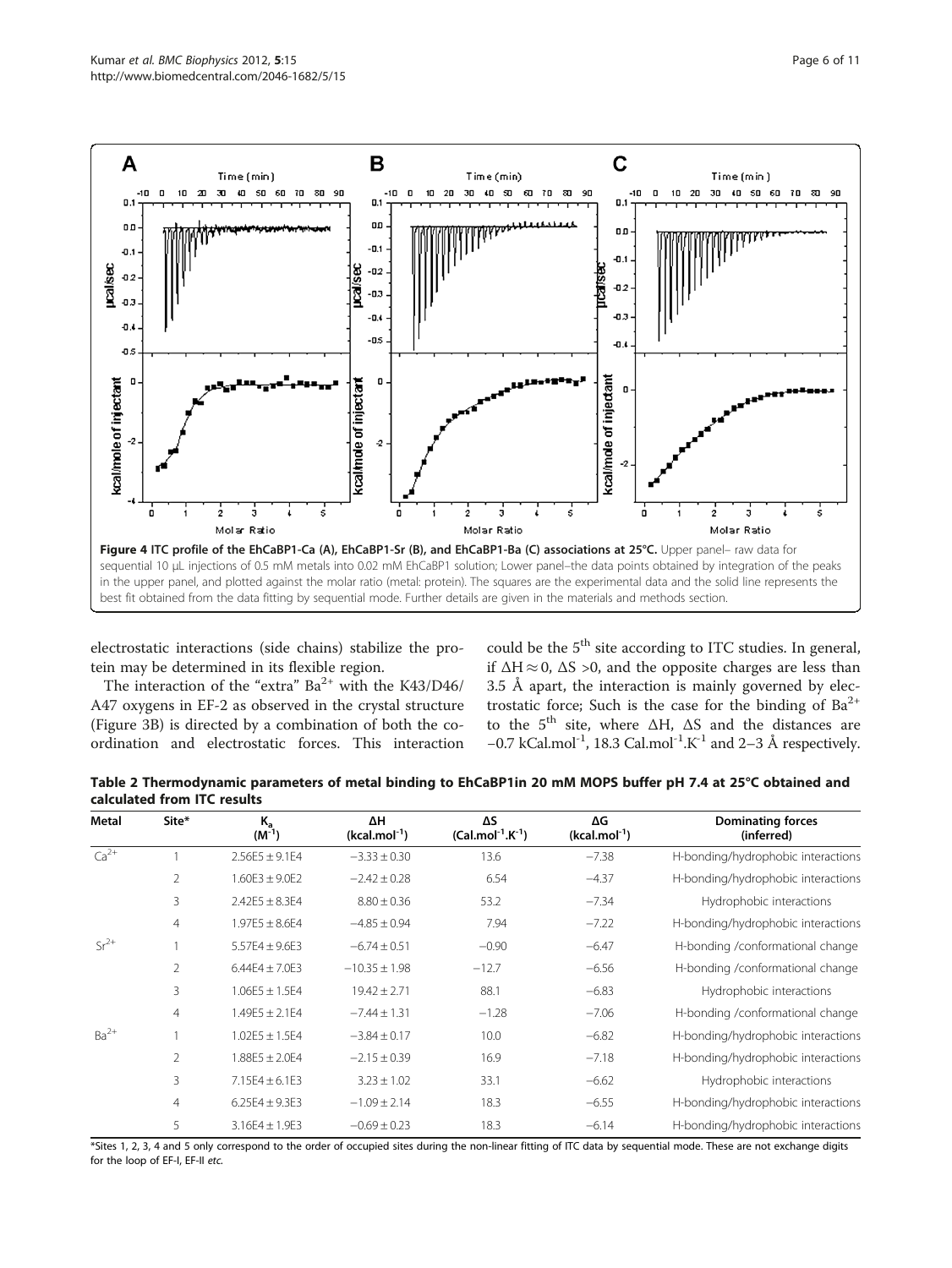<span id="page-6-0"></span>![](_page_6_Figure_2.jpeg)

The binding of  $Sr^{2+}$  to site 1, site 4, and especially site 2 are purely enthalpy driven (Table [2](#page-5-0)). A high binding enthalpy may also be used for the prediction that the binding of  $Sr^{2+}$  to the loop displaces the bridging water molecule. Hence, structural alterations at the binding site due to the binding event may contribute to this enthalpy. The largest  $-T\Delta S$  value for the binding of  $Sr^{2+}$  is to site 2 and should correspond to the opening of the binding pocket. The results for site 1 and 4 may be due to the binding to the heterogeneous native state structure, which may be ensembles of minimum energy conformations. Further, like other metals, only the binding of  $Sr^{2+}$  to site 3 is purely entropic (Table [2,](#page-5-0) Figure 5). Hence, enthalpic contributions dominate the association of Sr<sup>2+</sup> with EhCaBP1.

## **Discussion**

We have successfully replaced the calcium of EhCaBP1 with the heavy metal ions  $Pb^{2+}$ ,  $Ba^{2+}$  and  $Sr^{2+}$ , crystallized the complexes, and determined their structures. The difference Fourier electron density and anomalous signal confirms the presence of these heavy metal ions in place of calcium at the calcium binding loops in the respective crystal structures. The overall conformation and metalcoordination geometry of these complexes are quite similar to those of  $Ca^{2+}$ -bound EhCaBP1, except for some relatively minor differences (Figure [1](#page-1-0)). This overall similarity provides a structural rationale for the ability of EhCaBP1 complexed with  $Pb^{2+}$ ,  $Sr^{2+}$  or  $Ba^{2+}$  to bind and to activate some of the biological targets of  $Ca^{2+}$ -EhCaBP1.

Lead has been reported several times to be the most effective heavy metal for replacing calcium in the CaM

activation cascade [\[8,9](#page-10-0)]. No significant structural rearrangements occur upon replacement of calcium with lead, and the coordination geometry is similar [[18](#page-10-0)]. As a result of lead's high binding affinity, it is tightly bound to the EF hand motif even at relatively low concentrations, unlike  $Ca^{2+}$ , thus providing a structural reason for the reported constitutively active state of  $Pb^{2+}$  -CaM [\[10,11](#page-10-0)]. It is probable that lead has similar effects on EhCaBP1. Since lead has a relatively high binding affinity for the calcium binding site and can replace calcium very easily in EhCaBP1 as well. It may very well also result in the aberrant activation of this (EhCaBP1) protein's downstream signaling pathways.

Although the complexes of EhCaBP1 with the various metal ions are similar to one another, the binding of  $Sr^{2+}$ and  $Ba^{2+}$  to the protein show a couple of special features. It appears that the EhCaBP1-Sr association is of a pre-formed nature since all seven coordinating atoms are from the protein itself (Figure [2](#page-3-0)); in contrast, in EhCaBP1-Ca and EhCaBP1-Ba, only six coordinating atoms are supplied by the protein and the remaining one is from water. Hence, among the three heavy metal ions, it can be concluded that  $Sr^{2+}$  shows the most specific interactions with EF-hand motifs. In the crystal structures of EhCaBP1, for each of the EF-I and EF-II binding sites for  $Ca^{2+}$ , and for the EF-I binding site for  $Ba<sup>2+</sup>$ , the metal coordinates one water molecule (Figure [2](#page-3-0)). In the EF2 motif,  $Ba^{2+}$  binds with partial occupancy to two adjacent binding sites, and, in one of these sites, coordinates with several water molecules (Figure [3](#page-4-0)). The ITC data of the association of EhCaBP1 with  $Ca^{2+}$  and  $Ba^{2+}$ show a positive change in entropy in all of the sites (Table [2](#page-5-0)). In contrast, in EhCaBP1-Sr, where both the EF-I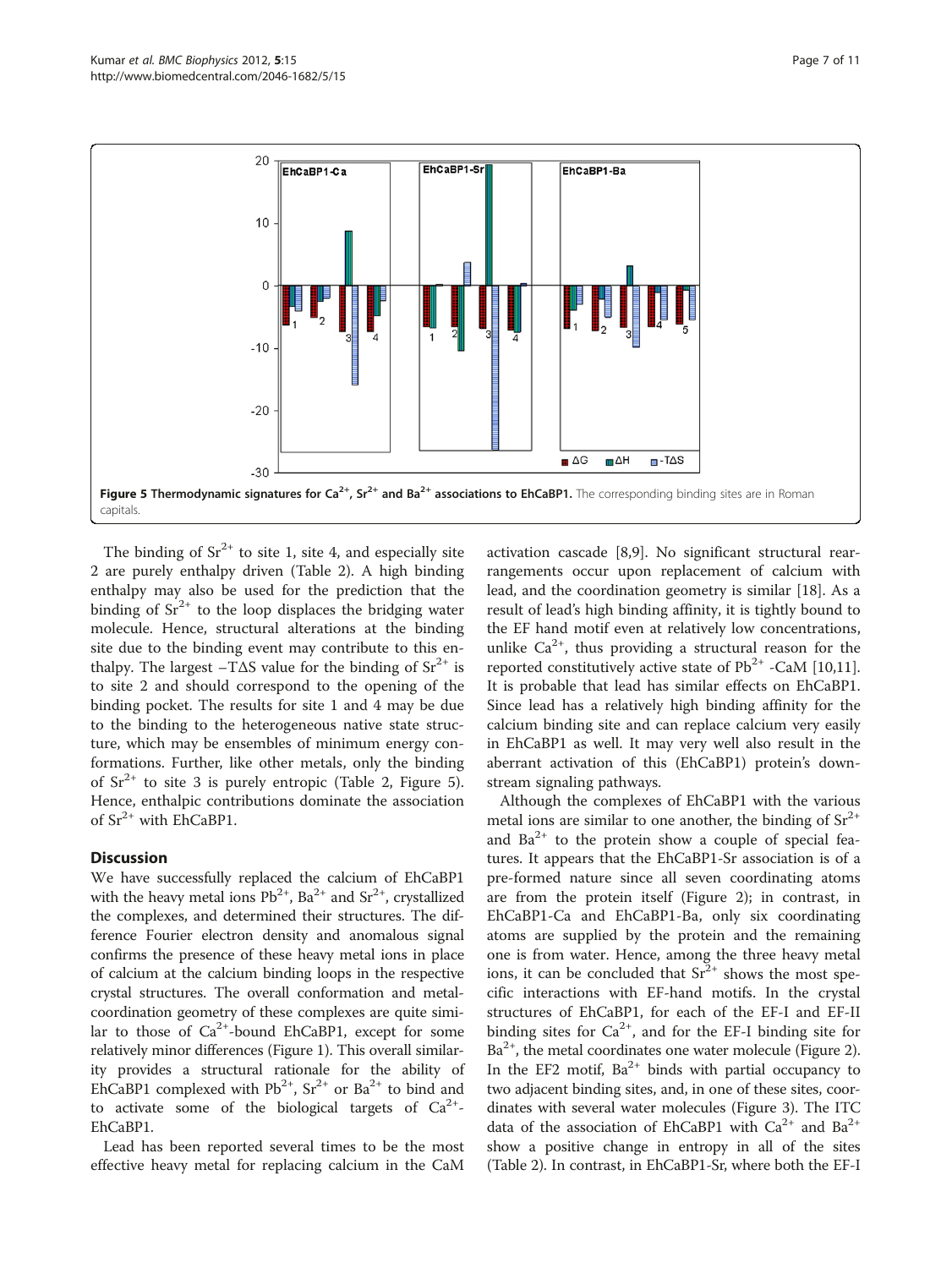and EF-II binding sites are devoid of water, the change in entropy is positive for only one site (site 3) and negative for the others (site 1, 2 and 4). This result suggests that if there is ligated water in an EhCaBP1-metal complex, the change in entropy will be positive. Therefore, in EhCaBP1-Sr, the only site with positive entropy of binding, i.e. site 3, must be involved in opening of hydrophobic pocket as discussed above (Figure [5](#page-6-0)). These findings also imply that the unusual thermodynamic signatures in EhCaBP1-Sr (Table [2](#page-5-0)) are just a result of the absence of any ligated water molecule.

It has been already reported that in the different signal transducers, calmodulin (CaM) and troponin C (TnC), calcium-induced conformational alterations resulting in exposure of hydrophobic target sites are mainly due to motions of secondary structural units [[23\]](#page-10-0). The gross structural morphology, secondary structural contents, and target binding of EhCaBP1 are related to those of vertebrate CaM [\[24](#page-10-0)]. According to this, upon binding a metal ( $apo \rightarrow holo$ ), the molecule changes conformation from a closed to an open state conformation, with many H-bonds from waters to side chains and backbone being rearranged, as is observed in CaM and also opening of hydrophobic core. Upon metal interaction in the first site, the most compact loop is formed by the rearrangement of van der Waals and ion pair contacts. Consequently the energetic barriers for the formation of another binding loop will be lowered, and the loop will properly position binding residues. The same pattern could then be sequentially transmitted in a cooperative manner to the next binding site.

## Conclusion

Here, we have reported for the first time, the structural analysis of any calmodulin like protein, EhCaBP1 in complex with strontium. The  $Sr^{2+}$  -coordination in the EF hand motifs is similar to that of the native  $Ca^{2+}$ bound structure, except for the lack of water coordination.  $Sr^{2+}$  coordination seems to be a pre-formed in nature since all seven coordinating atoms are from the protein itself, which also correlates with entropy contributions in  $Sr^{2+}$  binding, in contrast, in EhCaBP1-Ca and EhCaBP1-Ba, only six coordinating atoms are supplied by the protein and the remaining one is from water. Our work has also provided the first successful example of replacing  $Ca^{2+}$  with  $Ba^{2+}$  in the EF1 motif of a calcium binding protein. Previously such information was restricted to the EF2 motif in CaM [\[17](#page-10-0)], and here as in our results for EhCaBP1 there are two bariums ions bound to EF2 motif. This is first time, any calcium binding protein structure is reported with four different heavy atoms, albeight with low resolution.

The crystallographic and ITC results clearly indicate that EhCaBP1 is also capable of binding and being

activated by metal ions other than  $Ca^{2+}$ , providing a better understanding of the activation mechanisms of EhCaBP1 by different heavy metals, and also give better insight into the flexibility of the calcium-binding loops of EhCaBP1. These results can be also extended to all EF hand containing proteins like Calmodulin. These results help us to explain the physiological basis for toxicity of these heavy metals by providing structural and biochemical insights into how these metal ions can effectively substitute for  $Ca^{2+}$  in several signaling pathways which are central to several regulatory processes.

## Methods

## Preparation of EhCaBP1-Pb complex, crystallization and data collection

EhCaBP1 was over-expressed and purified as previously described [\[19](#page-10-0)] and concentrated to 20 to 25 mg/ml. Since  $Pb^{2+}$  can easily replace  $Ca^{2+}$  from the calciumbinding loops of CaM,  $[10,11,18]$  $[10,11,18]$  $[10,11,18]$  $[10,11,18]$  $[10,11,18]$  $[10,11,18]$  $[10,11,18]$  Pb(NO3)<sub>2</sub> at an initial concentration of 1 M was directly added to the purified EhCaBP1 to bring the final concentration of  $Pb^{2+}$  to 5 mM. Upon addition of  $Pb^{2+}$ , the solution became turbid and protein precipitated. The solution was partially clarified upon addition of 1 M sodium acetate pH 4.0 to a final concentration of 100 mM. The EhCaBP1-Pb complex was centrifuged at 12,000 rpm to remove any precipitate, and the supernatant was used for crystallization.

Hanging-drop vapor-diffusion crystallization trials were carried out under conditions similar to that used for crystallization of the native protein [\[19](#page-10-0)]. Crystals suitable for diffraction were obtained by mixing 5 μl of EhCaBP1-Pb complex and 2 μl of reservoir solution containing 60–65% MPD in 50 mM sodium acetate pH 3.6. Rod shaped crystals  $(250 \times 250 \times 150 \mu m)$  appeared after 7–10 days of equilibration (Figure [1A](#page-1-0)).

X-ray diffraction experiments were done at 100 K with EhCaBP1-Pb crystals mounted on cryoloops in mother liquor and flash frozen in liquid nitrogen. These crystals diffracted to a resolution of 3.0 Å with an in-house Bruker Microstar rotating anode generator and a MAR345 image plate detector (Advanced Instrumentation Research Facility, JNU). The data sets were indexed, processed and scaled using the program Automar [[25\]](#page-10-0). The crystals belong to the space group  $P6<sub>3</sub>$  (Table [3\)](#page-8-0) with two molecules per asymmetric unit, similar to that of the native structure [[19\]](#page-10-0) (Figure [1\)](#page-1-0).

## Preparation of EhCaBP1-Ba complex, crystallization and data collection

High concentrations of  $Ba^{2+}$  is required for the activation of CaM compared to  $Pb^{2+}$  [\[26](#page-10-0)] Since Ba<sup>2+</sup> has lower binding affinity for EF-hand motifs than does  $Ca^{2+}$ , it cannot simply replace  $Ca^{2+}$ . To replace all of the bound calcium ions from the calcium binding loops, EhCaBP1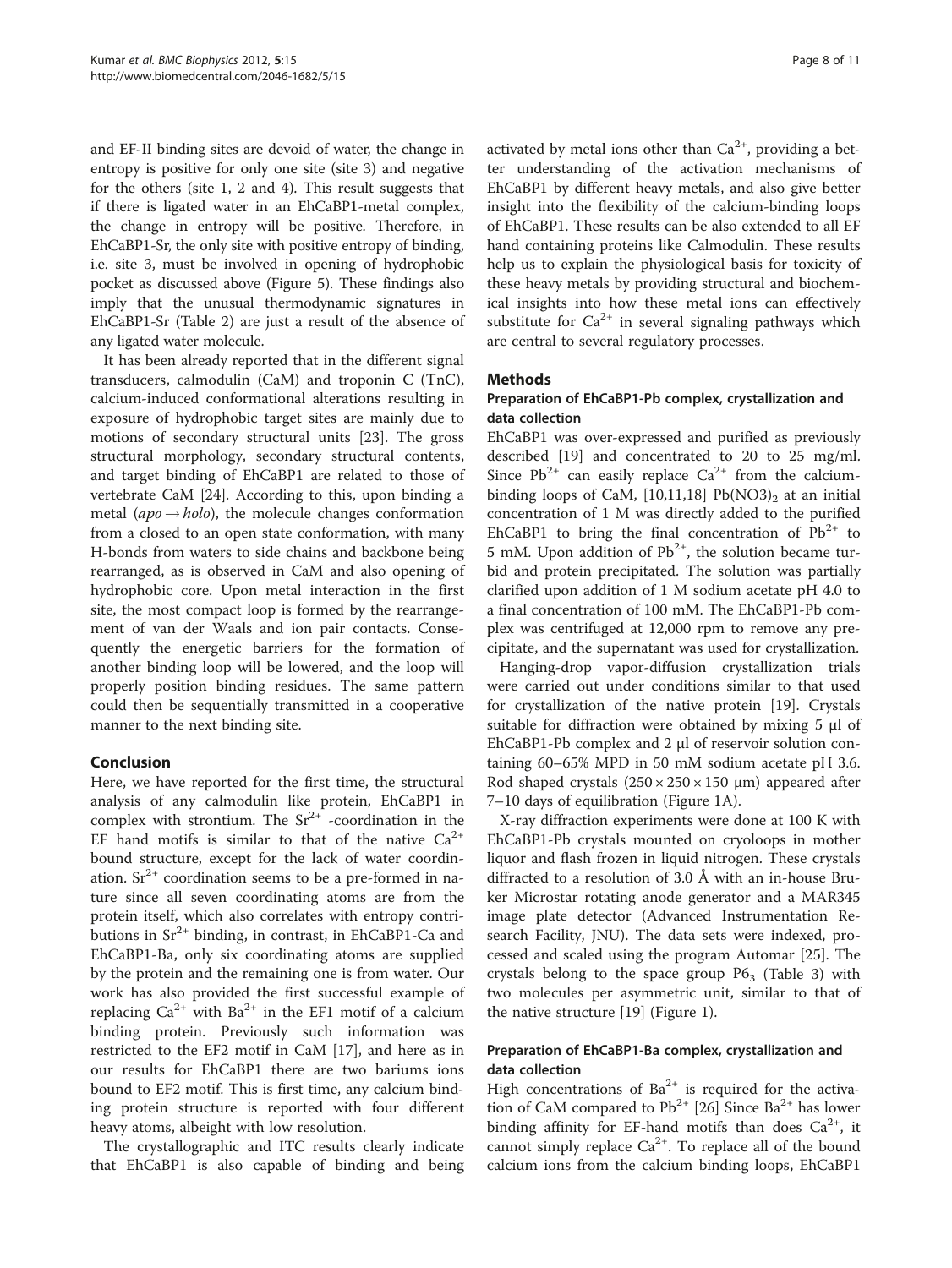<span id="page-8-0"></span>Table 3 Crystallographic data- statistics

| Data set                       | EhCaBP1-Pb      | EhCaBP1-Sr      | EhCaBP1-Ba     |
|--------------------------------|-----------------|-----------------|----------------|
| Crystallographic Data          |                 |                 |                |
| X-ray Source                   | MicroStar       | Elettra         | MicroStar      |
| Wavelength (Å)                 | 1.5418          | 1.0             | 1.5418         |
| Space group                    | P6 <sub>3</sub> | P6 <sub>3</sub> | P63            |
| Unit-cell parameters (Å)       | $a = 95.264$ ,  | $a = 95.429$ ,  | $a = 95.210$ , |
|                                | $b = 95.264$ ,  | $b = 95.429$ ,  | $b = 95.210$ , |
|                                | $c = 64.597$    | $c = 63.973$    | $c = 62.986$   |
| Resolution range (Å)           | 28.08-3.0       | $30 - 3.0$      | $50 - 3.2$     |
| $R_{sym}$ (%)                  | 4.66 (36.4)     | 6.80(45.4)      | 6.70(62.8)     |
| Completeness (%)               | 99.8 (100)      | 94.9 (96.8)     | 99.6 (98.7)    |
| Observations (N)               | 24659           | 26059           | 28321          |
| Unique observations (N)        | 6763            | 6442            | 5485           |
| Redundancy                     | 8.8(8.1)        | 4.0(4.0)        | 5.2(4.4)       |
| Average I/s (I)                | 15.2(1.9)       | 18.81 (2.8)     | 15.4(1.8)      |
| Crystal mosaicity (°)          | 0.5             | 0.5             | 1.0            |
| Refinement                     |                 |                 |                |
| Resolution (Å)                 | 28.08-3.0       | $30 - 3.0$      | $50 - 3.2$     |
| R-factor (%)                   | 24.24           | 25.23           | 24.70          |
| Free R-factor (%)              | 28.67           | 27.99           | 31.40          |
| Mean B-factor( $\AA^2$ )       | 71.80           | 95.18           | 122.09         |
| Atoms (N) Protein/HA/ACT/water | 996/4/2/45      | 1000/4/0/27     | 966/6/0/21     |
| <b>RMS</b> deviations          |                 |                 |                |
| Bonds (Å)                      | 0.009           | 0.008           | 0.010          |
| Bond angles (°)                | 1.7             | 1.2             | 1.3            |
| Cross validated error          | 0.47            | 0.50            | 0.49           |
|                                |                 |                 |                |

HA = Heavy Atom, ACT = Acetate.

Values in parentheses are for the highest resolution shell.

Free R-factors were calculated with a subset of randomly selected reflections (10.7% for EhCaBP1-Pb, 9.4% for EhCaBP1-Sr and 4.4% for EhCaBP1-Ba complex).

was unfolded and calcium ions were removed by treatment with 8 M urea and 5 mM EGTA, The protein was dialyzed against 10 mM barium chloride in Tris buffer (pH 7.5) several times to remove urea and EGTA and then the protein was refolded in presence of excess barium ions. The EhCaBP1-Ba complex was then concentrated to 20–25 mg/ml, and crystallized by the hanging-drop vapor-diffusion method using conditions similar to that used for the native protein. Crystals suitable for diffraction were obtained by mixing 5 μl of EhCaBP1-Ba complex and 5 μl of the reservoir solution (60–65% MPD, 50 mM sodium acetate pH 3.8). Rod shaped crystals with oiling appeared after 15–20 days of equilibration.

The X-ray diffraction experiments were done at 100 K with EhCaBP1-Ba crystals mounted on cryoloops in mother liquor and flash frozen in liquid nitrogen stream. These crystals diffracted to a resolution of 3.2 Å using an in-house rotating anode generator (Advanced Instrumentation Research Facility, JNU). The data sets were indexed, processed and scaled using Automar [\[25](#page-10-0)]. They belong to the space group  $P6<sub>3</sub>$  (Table 3) with two molecules per asymmetric unit, similar to that of the native structure [\[19](#page-10-0)].

## Preparation of EhCaBP1-Sr complex, crystallization and data collection

The EhCaBP1-Sr complex was prepared and crystallized following protocols similar to those used for the EhCaBP1-Ba complex. Crystals suitable for diffraction were obtained by mixing 3 μl of the EhCaBP1-Sr complex and 3 μl of the reservoir solution (60–65% MPD, 50 mM sodium acetate pH 3.6). Hexagonal crystals appeared after 15–20 days of equilibration. The X-ray diffraction experiments were done at 100 K with EhCaBP1-Sr crystals mounted on cryoloops in mother liquor and flash frozen in liquid nitrogen stream. These crystals diffracted to a resolution of 3.0 Å at beamline BL 5.2 R, XRD1, Elettra Synchrotron Source, Trieste,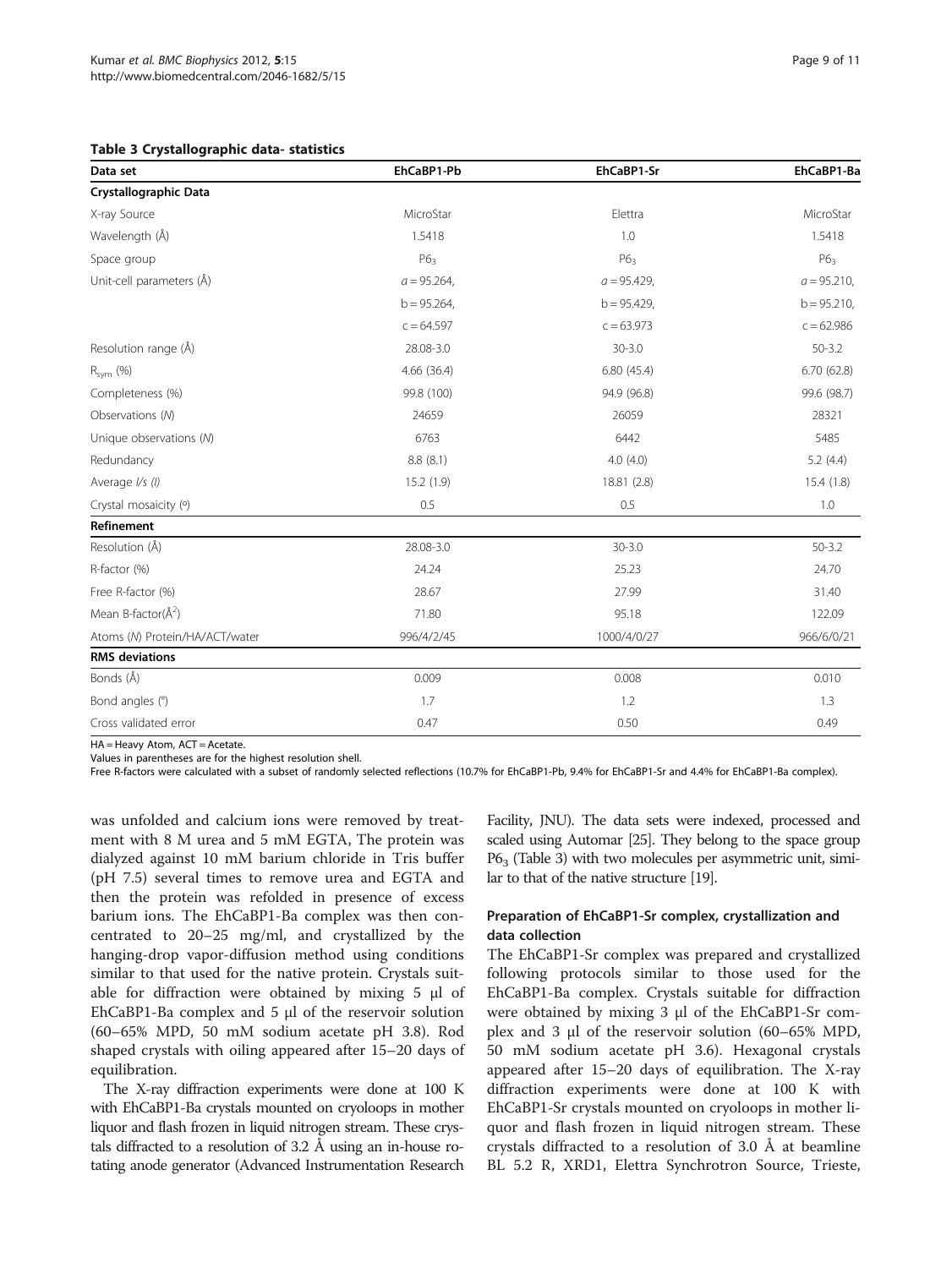Italy. The data sets were indexed, processed and scaled with HKL2000 program [\[27](#page-10-0)]. They, too, belong to space group P63 with two molecules per asymmetric unit.

#### Structure determination

All three complex structures were solved by molecular replacement with the program Phaser [[28](#page-10-0)] using the unliganded native structure of EhCaBP1 (2NXQ) as the search model. Iterative model building by the COOT graphics package [\[29\]](#page-10-0) combined with Phenix.refine and Refmac5 for refinement was carried out to determine the EhCaBP1-Ba and EhCaBP1-Pb complex structures. CNS refinement with conjugate-gradient minimization and bulk solvent correction [[30](#page-10-0)] was used for both the EhCaBP1-Sr and complex, whose structures are more ordered than the EhCaBP1-Ba complex structure (Table [3](#page-8-0)).

Calcium binding sites showed significant density peaks in the difference fourier maps of all the three heavy atom complexed structures compared to calcium bound structure. The peak in the barium bound difference map was strongest, at 6σ, Lead at 4σ, whereas that of the strontium bound structure was at a 3σ level, following the trend of the molecular weights of heavy atoms bound compared to calcium. The best R-factors were not achieved until the replacement of  $Ca^{2+}$  with the respective heavy atoms. The final models refined well, fitting most of the electron density (for the N-terminal domain), and yielded crystallographic  $R_{factor}$  and  $R_{free}$  values that are within the range of average values for structures refined at the given resolutions [\[31\]](#page-10-0). The 2Fo-Fc electron density maps for the heavy atoms were so strong that the density was even seen at 10σ for Barium, 6σ for lead and 7σ for strontium (Additional file 1: Figure S1). The temperature factors for Lead were very high compared to temperature factor from Wilson plot. The occupancy for lead was adjusted to 0.5 to get comparable temperature factors. Generally, the protein was urea denatured followed by refolding in presence of the respective heavy metals containing buffers except for lead. Lead has more affinity than calcium, supposed to occupy the calcium-binding sites more easily. This may be the reason why the lead ions have half occupancies. Despite acceptable refinement statistics, electron density for the C-terminal half of the molecule was absent, as occurs in the native structure. In the final stages of refinement, water molecules were added manually where the Fo-Fc electron density exceeded 3.0  $σ$  and when justified by hydrogen bonds. Only a few water molecules met these criteria.

#### Protein data bank accession codes

Coordinates and structure factors have been deposited in PDB with accession code 3PX1 for EhCaBP1-Sr, 3QJK for EhCaBP1-Pb and 3ULG for EhCaBP1-Ba complexes.

#### Anomalous signal analysis

To confirm the presence of heavy atoms at the EF-hand motifs, the anomalous signal was checked. Barium and lead atoms have f" of about 9 electrons at Cu-Kα wavelength of 1.54 Å, where as strontium has F" of 1.845 electrons at 1.2 Å. The anomalous signal was calculated using phenix.xtriage [\[32\]](#page-10-0) for all data sets (Table [1\)](#page-2-0).

## Isothermal titration calorimetry (ITC)

All solutions were demetallized by a Chelex-100 resin (BioRad). The protein concentration was determined by using  $\epsilon$  = 5120 M<sup>-1</sup> cm<sup>-1</sup> at 280 nm [\[33\]](#page-10-0). The calorimetric measurements were carried out using a titration calorimeter from Microcal (Northampton, MA) at 25°C. The solutions of EhCaBP1 and metals were prepared in the same buffer. The 0.02 mM EhCaBP1 solution in the 1.44 ml sample cell was titrated with 0.5 mM calcium chloride (Ca<sup>2+</sup>), strontium chloride (Sr<sup>2+</sup>) and barium chloride  $(Ba^{2+})$  dissolved in the same buffer using a 288 μl automatic rotating syringe stirring at 307 rpm. Titration experiments consisted of 28 injections of 10 μl each of duration 20s with 2 s filter period and 180 s spacing between each injection. The analog input range was  $+/- 1.25$  V and the reference power was set at 20  $\mu$ cal s<sup>-1</sup>. The heat associated with each injection was observed, as a peak that corresponded to the power required to keep the sample and reference cells at identical temperatures. Control experiments were performed by titrating metals into the same buffer to obtain the heats of ligand dilution. The net enthalpy for each EhCaBP1-metal association was determined by subtraction of the component heats of dilution from each injection heat pulse. Integration with respect to time of the heats produced per serial injection of metal yielded the corresponding binding isotherm. The binding isotherms were fitted for a model of sequential binding sites by using Origin 7.0 provided with the Micro-Cal instrument (Table [2](#page-5-0)). The titration with  $Pb^{2+}$  could not be done, as the lead salts were insoluble at physiological pH 7.4. The details of curve fitting and determination of number of binding sites for each heavy atom are described in Additional file 1.

## Additional file

[Additional file 1:](http://www.biomedcentral.com/content/supplementary/2046-1682-5-15-S1.docx) Electron density for heavy metals and Details of ITC experiments.

#### Abbreviations

TnC: Troponin C; CaM: Calmodulin; MPD: 2-methyl-2, 4-pentanediol; EhCaBP1: Entamoeba histolytica calcium binding protein 1; PDB: Protein data bank.

#### Competing interests

The authors declare that they have no competing interests.